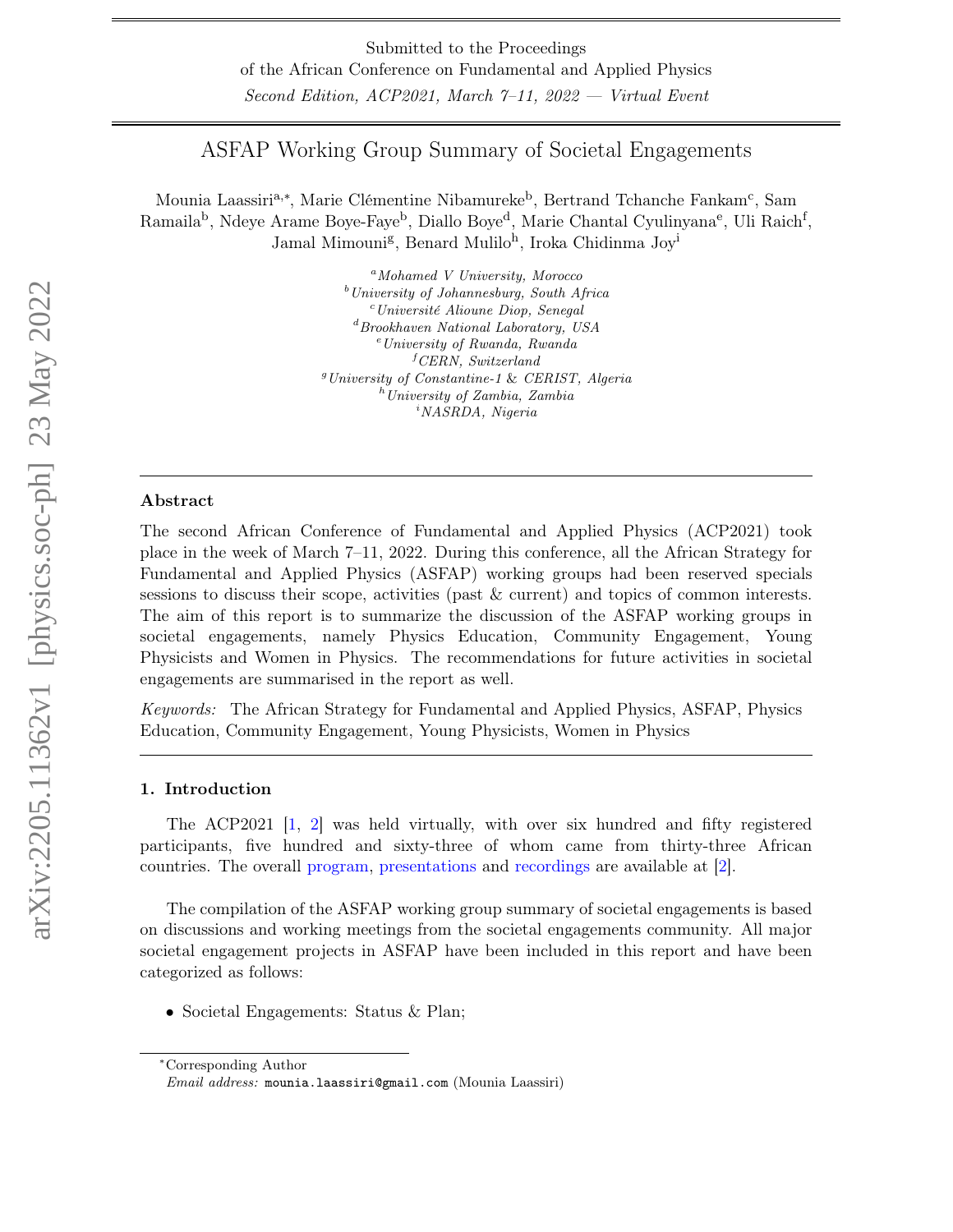• Discussion on Societal Engagements.

#### 2. Societal Engagements: Status & Plan

ASFAP contains four working groups devoted to societal engagements. Our task was twofold: to discuss the focus and scope of the working groups in societal engagements; and either identify topics of common interest or topics that are cross-cutting among various societal engagement working groups.

#### 2.1. Physics Education

Research in fundamental and applied physics needs to be supported by a strong and effective physics education to train the next generation of physicists. The objective of the Physics Education (Phys Ed) [\[3\]](#page-6-2) working group is to identify where improvements are needed and propose improved methods to prepare and deliver physics instructions or lessons.

As part of the ASFAP process, the Phys Ed working group held workshops, carried out discussions regarding participation and attitudes toward physics education and outreach. Targeted workshops include physics education discussion: at the university level [\[4,](#page-6-3) [5\]](#page-6-4), with the Francophone countries [\[6\]](#page-6-5) and with the engagement working groups [\[7\]](#page-6-6). The Phys Ed working group received a number of letter of interests (LOIs) [\[8\]](#page-6-7) that will be used to form white-paper study groups for the ASFAP strategy.

The Phys Ed working group developed its goals, strategies and recommendations from physicists and education input and outreach professionals obtained prior to and during the ACP2021 meeting. The recommendations support a proactive, coordinated Phys Ed working group effort from the entire ASFAP community. The following are recommendations from previous meetings, conferences and workshops:

# Recommendation 1: Increase investment in infrastructure and equipment.

For Africa to adequately leverage its potential for developing physics education and outreach, a coordinated effort between African countries is needed to ensure that a sustained stream of investment is directed.

# Recommendation 2: Improve the quality of teachings through the training of teachers and a strong focus on applications and technologies.

Less theory oriented curricula and more practicals and experimental physics are needed if we want to train good skilled physicists and engineers in African countries.

#### Recommendation 3: Pan-African association of physics teachers and lecturers

We propose to establish a Pan-African association of physics teachers and lecturers. Science societies in Africa should be strongly encouraged to commemorate continental scientific events.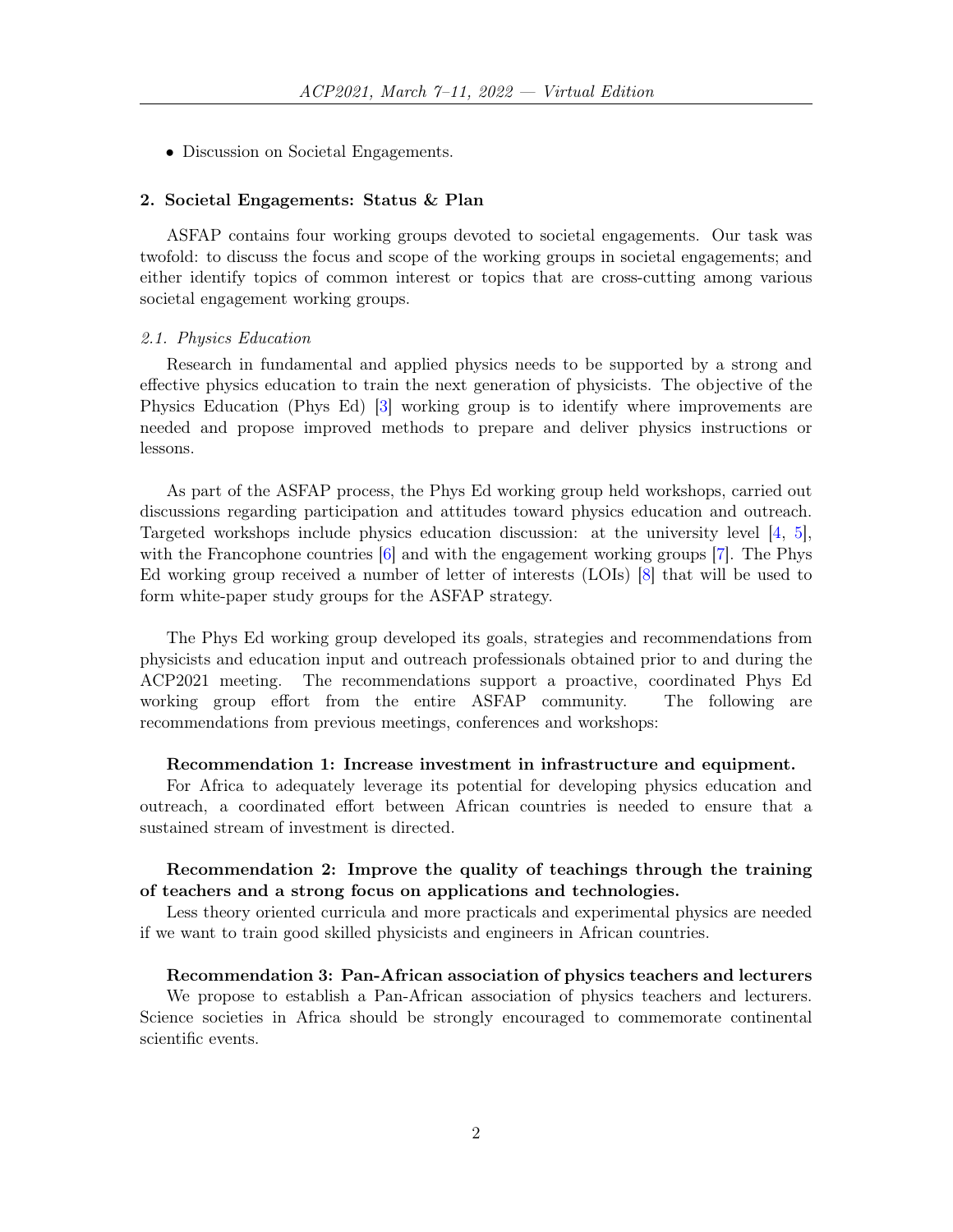#### 2.2. Community Engagement

Community Engagement (CE) [\[9\]](#page-6-8) working group consists of several sub-groups, namely physics communication and outreach; technology transfer; Internet connectivity/ start-up resources, applications and industry; e-lab & e-learning; business development and entrepreneurism; public education and outreach, diversity, inclusion and equity; government engagement and public policy; and career pipelines & development, retention and capacity development. The objective of CE working group is to draw a broader engagement and participation in the development of the African strategy, address issues of physics education and intra-African—national, regional and pan-African—collaborations on education and research.

The CE working group held five pre-meetings in order to discuss the scope and different topics proposed by the group. February 2021, CE held a workshop with other societal engagement working groups [\[10\]](#page-6-9). At this workshop, discussions led to ideas for future collaborations between CE and other societal engagement working groups. The CE working group has proposed a series of topics in conjunction with other societal engagement working groups. Among them:

• Physics and Environmental Pollution:

How can we use physics to resolve the problem of environmental pollution and raise awareness of the local community on environmental pollution? This would include: recycling methods for plastics, waste burning, special collection programs for pharmaceutical waste, education & awareness campaigns.

• Public Outreach & Education:

This will create awareness and broaden the community's understanding of physics. It would include a survey on the views of physics teachers in Africa, periodic training of physics teachers, annual fairs to introduce the public and in particular the children to the fun of physics. It would also include virtual physics laboratories sessions and campus visits for high school children. Virtual Physics laboratories: for those schools where there is no access to laboratories  $(+)$  internet access): classroom demonstrations for teachers and students and physics Olympiads.

• Astronomy in the service of physics:

Astronomy is that discipline which can fire up people's imagination, and hook them to science. It may at the same time play the role of an appetizer for the other sciences in addition to being a fundamental science by itself. Indeed, the Cosmos being after all the largest laboratory in the World. Astronomy could be seen as generalized physics, unless physics (the study of the matter) wishes to reclaim it to itself and considers it as part of it! In this case, physicists will have to get their act together as far as their connection to astronomy.

# 2.3. Young Physicists Forum

Young Physicists Forum (YPF) [\[11\]](#page-6-10) was established to engage rising-star physicists to gather, study and debate the major issues in their research careers. As a guideline, YPF roughly defines young physicist as students, postdocs, engineers, technicians, faculty, etc.,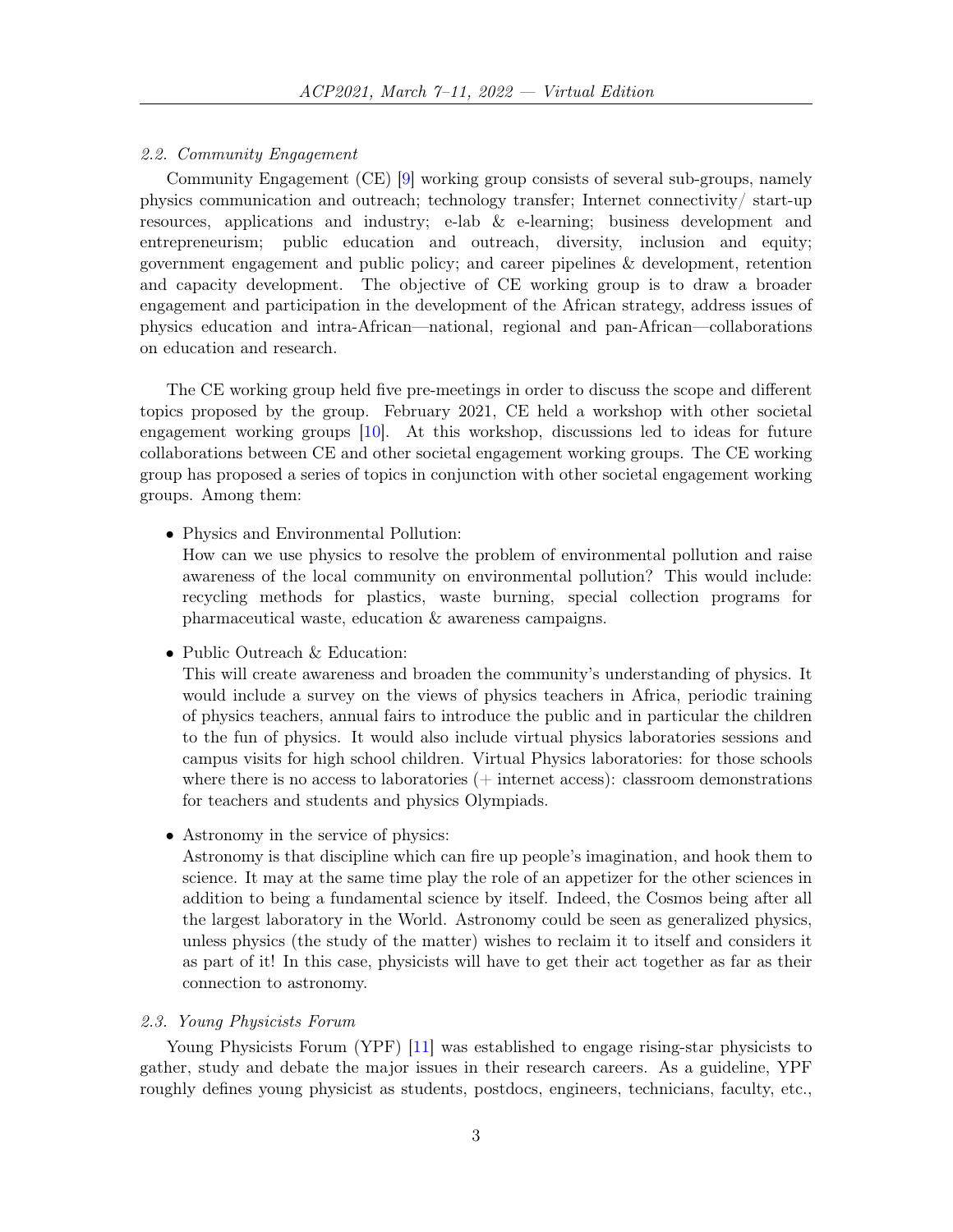up to ∼10 years post-highest degree. The main objectives of the YPF are among others, to create a diverse continent of next-generation physicists to play an active role in collaborations pertaining to scientific research and educational issues in Africa.

Since launching YPF in 2021, the forum has played an active role in identifying the challenges and remedies for young physicists to flourish in various physics fields. To this effect, the forum has so far conducted several virtual meetings to share the knowledge. January 2022 [\[12\]](#page-6-11), the forum invited stakeholders to discuss some of the challenges and opportunities for young African physicists. The workshop brought together young physicist researchers and feature panelists, drawing more than one hundred and forty registered participants from all over Africa. During presentations and panel discussion, physicists detailed the challenges facing young African physicists; highlighted existing solutions; and brainstormed new strategies for research and policy.

# Physicists Data Collection: ASFAP— Young Physicists Forum Survey

The ASFAP— Young Physicists Forum survey [\[13\]](#page-6-12) was originally intended to run for five and a half months (from July 15 until December 31, 2021), however, the deadline was extended to December 31, 2022 to allow further feedback from the community. Results from two of the questions are presented below.



<span id="page-3-0"></span>Figure 1: Current position of the respondents.

Figure [1](#page-3-0) shows that majority of the survey respondents are PhD students or candidates (44.08%), followed by teaching faculty members (14.47%) and Master's students or candidates (11.18%).

The results in Figure [2](#page-4-0) show that general lack of research funding and funding for equipment identified by two-thirds of our respondents as the biggest challenges. Challenges related to human capacity building and professional development (lack of training opportunities; lack of mobility and lack of mentoring and support) were subsequently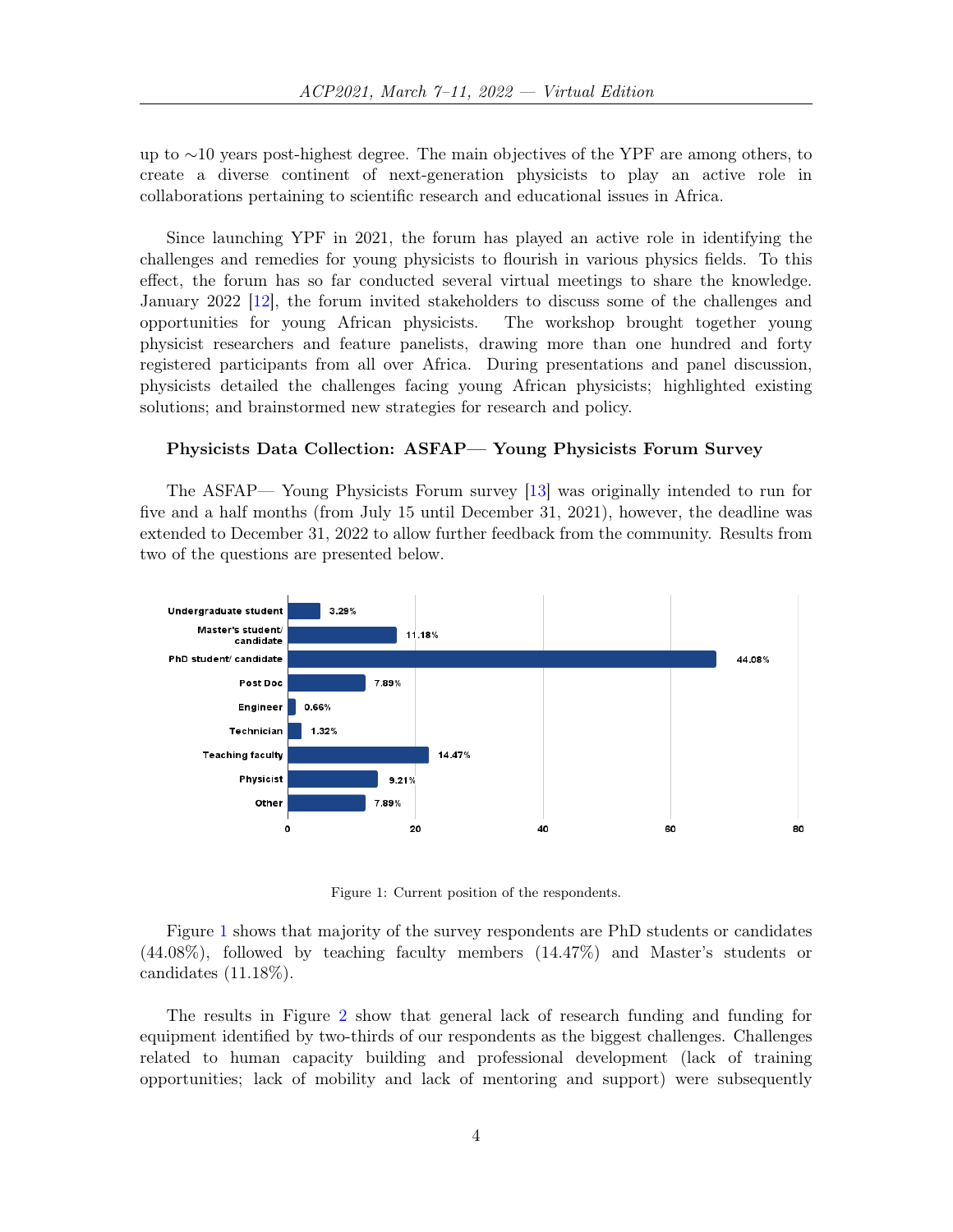

<span id="page-4-0"></span>Figure 2: Respondents' perceptions of the impact of 10 challenges on their careers.

listed as the third largest challenges by most of our respondents and, importantly, especially by the young physicists. Therefore the need to develop digit libraries supported by efficient Internet connectivity at low costs to African researchers. The fifth largest challenge (balancing work and family demands) speaks to time demands. Interestingly, 'job insecurity' received the lowest rating. Political and social factors (lack of academic freedom and political instability) was also not listed as a major challenge– probably because most of our respondents are already in permanent academic or research positions.

The YPF has received a number of LOIs so far and are related to the challenges facing young African physicists [\[8\]](#page-6-7). In addition to the LOIs, many YPF topics and issues were collected through workshops and the survey results.

#### 2.4. Women in Physics Forum

Despite so many efforts over the past decades to close the gender gap in physics in Africa, women are still largely unrepresented in the physics workforce and even fewer women reach leadership positions. The objective of Women in Physics Forum (WiPF) [\[14\]](#page-6-13) is to mitigate the lack of the African women participating in Physics.

In the short time since WiPF was launched in 2021, WiPF has started important discussions with ASFAP community regarding women's participation in and attitudes toward physics and raised awareness of the systemic structural barriers that silently push women away from their career track.

WiPF organized their first workshop in February 2022 [\[15\]](#page-6-14) which was the international Day for Women and Girls in Science. On December 9, 2021, WiPF get a chance to participate in The AERAP Africa-Europe Science Collaboration Platform in a session dedicated for women's movements in the fields of science, technology, and innovation. As a result of these many meetings and discussion sessions, WiPF developed the following strategies and implementation plans to help women community achieve the overarching WiPF goals: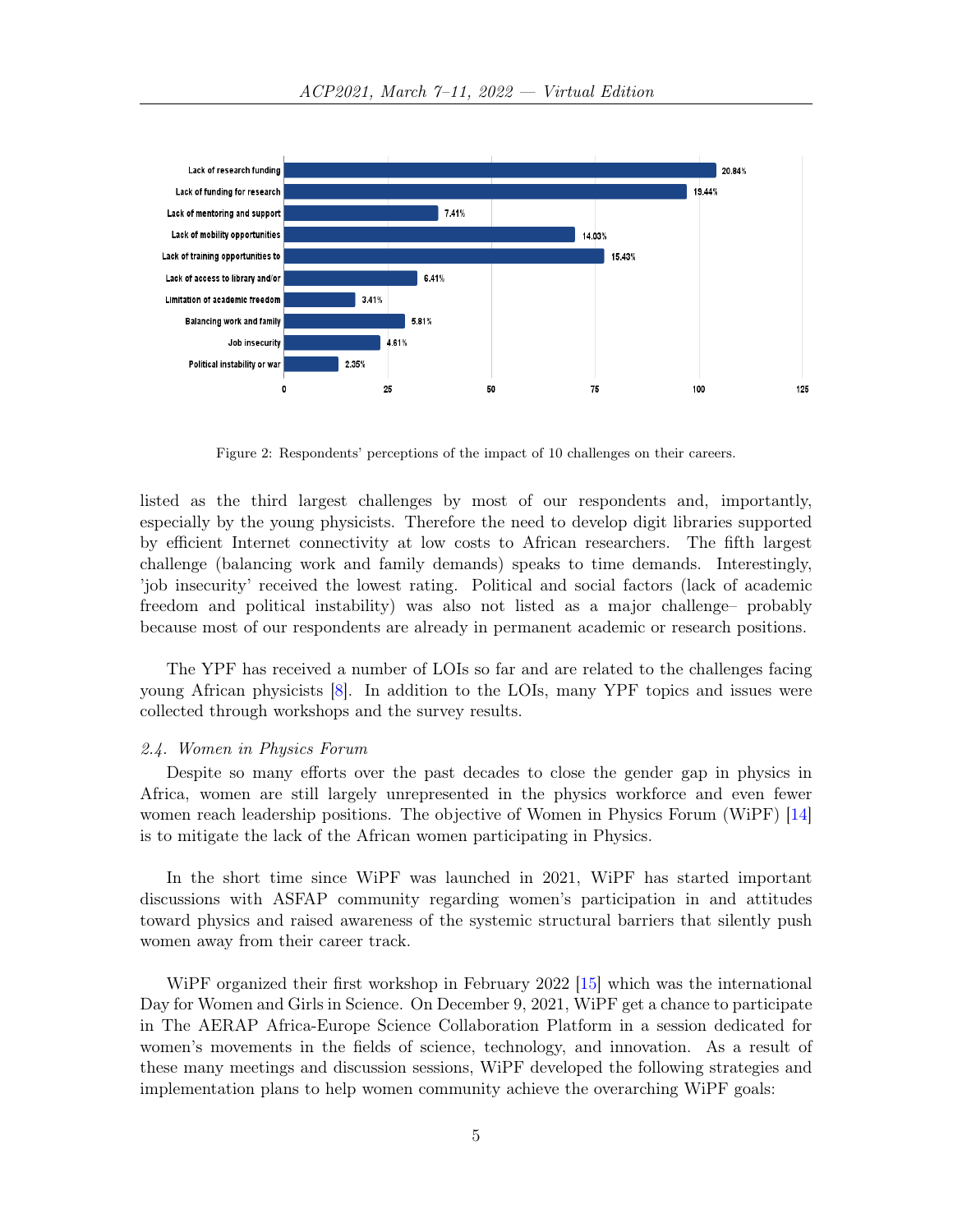- Initiate mentorship and networking initiatives.
- Establish a system to encourage more girls to study physics.
- Links to external databases or community-generated databases that track important statistics on women participation in physics.
- Emphasize on the gender balance in working place.
- Funding of physics projects for women and removing age limit for women in physics.

### 3. Discussion on Societal Engagements

Following Societal Engagements: Status & Plan at ACP2021, we had a discussion of a mix of community engagement, physics education, young physicists, and women in physics colleagues. Ideas for future interactions between all societal engagement working groups have been identified.

### Implementation ideas

- 1. Organise join meetings to disseminate new ideas and work to identify common issues.
- 2. Work to identify and improve the the grassroots level related-issues.
- 3. Create and foster new opportunities for interaction with fields beyond physics.
- 4. Develop and increase access to resources, training activities, and opportunities that engage physicists with policy makers, opinion leaders, the general public, educators and students.

The societal engagements will be engaged in a variety of efforts to inform the public and policy makers about fundamental and applied physics research, and to encourage support for that research. The societal engagements should augment and enhance ongoing efforts by providing continental coordination and support, and by developing needed resources to make a compelling case for support of fundamental and applied physics research.

#### 4. Conclusions

We summarized past and current activities of the societal engagements community. These include: (1) conferences, workshops, meetings and panel discussions, (2) survey, and (3) letter of interests. These activities have been useful in terms of interest and participation, and should be encouraged and continued. However, we conclude that more direct engagement from all societal engagement working groups is needed.

# Acknowledgments

Special thanks to the ASFAP— societal engagement co-conveners & session organizers for their contributions.